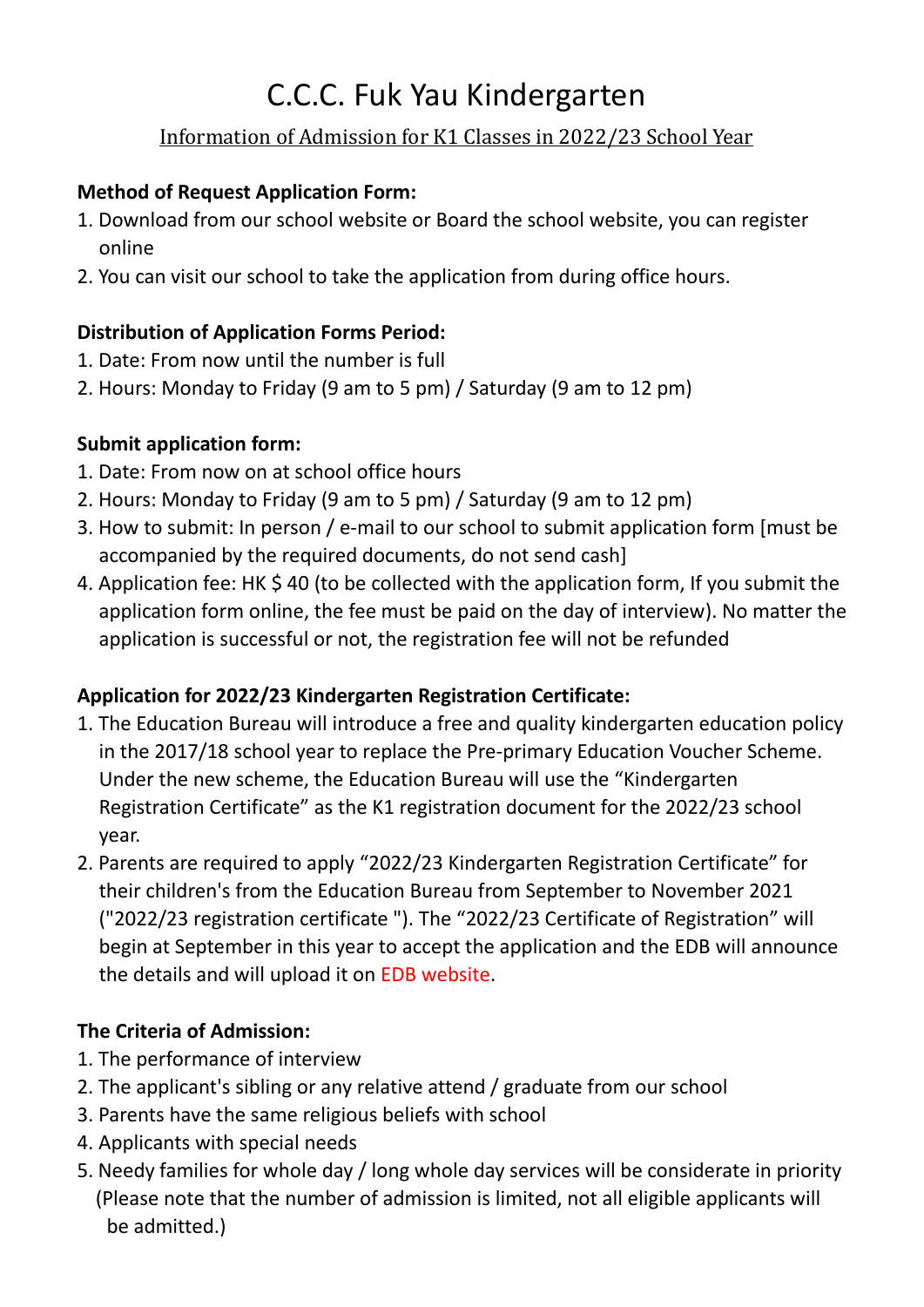#### **The arrangements of interview:**

- 1. The school will arrange the interview for all children who apply for K1 classes.
- 2. The interview will be held on 6 November, 2021, our school will inform parents individually.
- 3. The format of interview will be held in group/ individual.
- 4. Parents must accompany the children during the interview.
- 5. When interviewing NCS children, interpretation and/or translation service for applicants will be provided where necessary; or parents and children are allowed to be accompanied by a Chinese speaking relative/friend to facilitate communication.
- 6. If you need translation services, please phone to our school 2416 6805 and email [fynccc@hkcccc.org](mailto:fynccc@hkcccc.org)

## **Support to non-Chinese Speaking (NCS) Children**

- 1. Our kindergarten provides appropriate support for non-Chinese speaking students, helping them to learn Chinese and thus building a multi-cultural and inclusive environment.
- 2. A different learning and activity model will be provided for non-Chinese speaking students.Special activities are arranged to help them merge with local students.
- 3. Teachers and non-Chinese speaking students conduct Chinese storybook reading and extended game activities to help improve their Chinese listening, speaking and reading capacity.

## **Our school Information on Profile of Kindergartens and Kindergarten-cum-Child Care Centres**

[https://kgp2021.azurewebsites.net/edb/schoolinfo.php?lang=en&schid=6634&distri](https://kgp2021.azurewebsites.net/edb/schoolinfo.php?lang=en&schid=6634&district=tsuenwan&category=&voucher=&schoolname=&ctype) [ct=tsuenwan&category=&voucher=&schoolname=&ctype=](https://kgp2021.azurewebsites.net/edb/schoolinfo.php?lang=en&schid=6634&district=tsuenwan&category=&voucher=&schoolname=&ctype)

## **EDB's website on Admission Arrangements for Nursery (K1) Classes in Kindergartens**

[https://www.edb.gov.hk/en/edu-system/preprimary-kindergarten/kindergarten-k1-a](https://www.edb.gov.hk/en/edu-system/preprimary-kindergarten/kindergarten-k1-admission-arrangements/front.html) [dmission-arrangements/front.html](https://www.edb.gov.hk/en/edu-system/preprimary-kindergarten/kindergarten-k1-admission-arrangements/front.html)

## **Announcements of add mission results:**

Our school will notify the results to parent by post on 17 December, 2021 or before.

## **Arrangements of registration:**

1. First string students: Parents should, within the office hours of Our school administration Office, from 6 January to 8 January, 2022 (the "Unified Registration Date"). To register with our school, submit with the original version of "2022/23 registration certificate" (not copy version) / "Entrance Permit" and pay the registration fee.